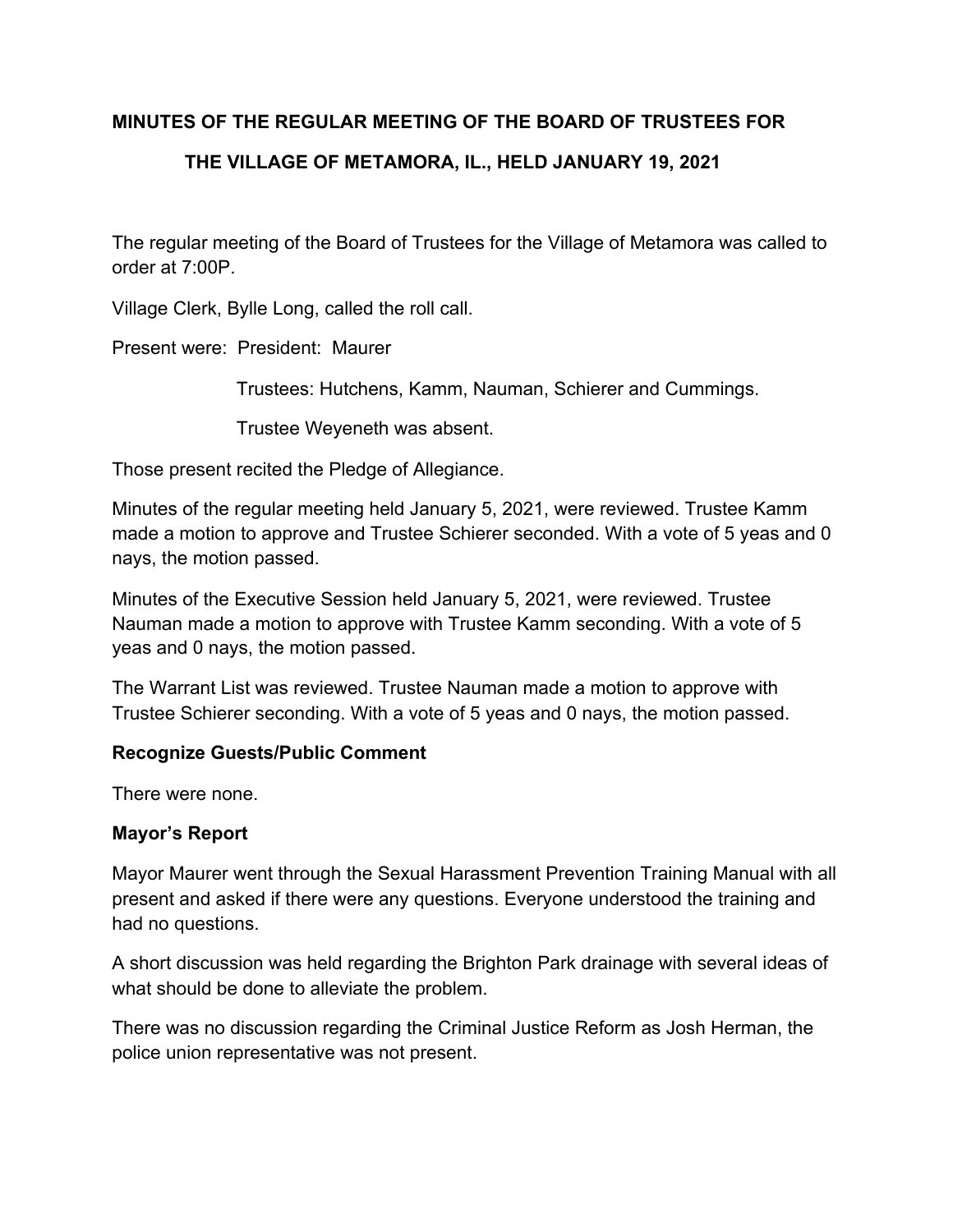# **Attorney's Report**

The Ordinance to approve the Cash Rent Lease with J & D Farms Partnership for the Village farmland was presented for approval.

Trustee Schierer made a motion to approve the Lease with Trustee Kamm seconding. With a vote of 5 yeas and 0 nays, the motion passed.

## **Engineer's Report**

Bob Kolhaus, Farnsworth Group, gave updates on several projects and issues that are being pursued in the future.

### **Treasurer's Report**

Treasurer's Garber gave the following report:

CASH BALANCES

Cash balances as of December 31, 2020 decreased \$40,124 a 72% decrease from November 30, 2020

MAJOR RECEIPTS

| State of Illinois - Taxes          | \$ 81,668 |
|------------------------------------|-----------|
| State of Illinois - Motor Fuel Tax | \$11,616  |
| <b>Woodford County</b>             | \$33,275  |
| <b>MAJOR DISBURSEMENTS</b>         |           |
| Fritch Htg & Cooling               | \$ 65,999 |
| <b>IEPA</b>                        | \$28,171  |
| <b>Smith Ecological Systems</b>    | \$16,685  |
|                                    |           |

Woodford County Communications \$ 11,090

#### INVESTMENTS

Funds were invested during the month of December in the Money Market at Commerce Bank earning interest at a rate of .05%. The Insured Cash Sweep Account at Goodfield State Bank earned interest at .5%. The Goodfield State Bank Money Market earned interest at a rate of .149% through December  $6<sup>th</sup>$  and .099% December  $7<sup>th</sup>$  through December 31<sup>st</sup>.